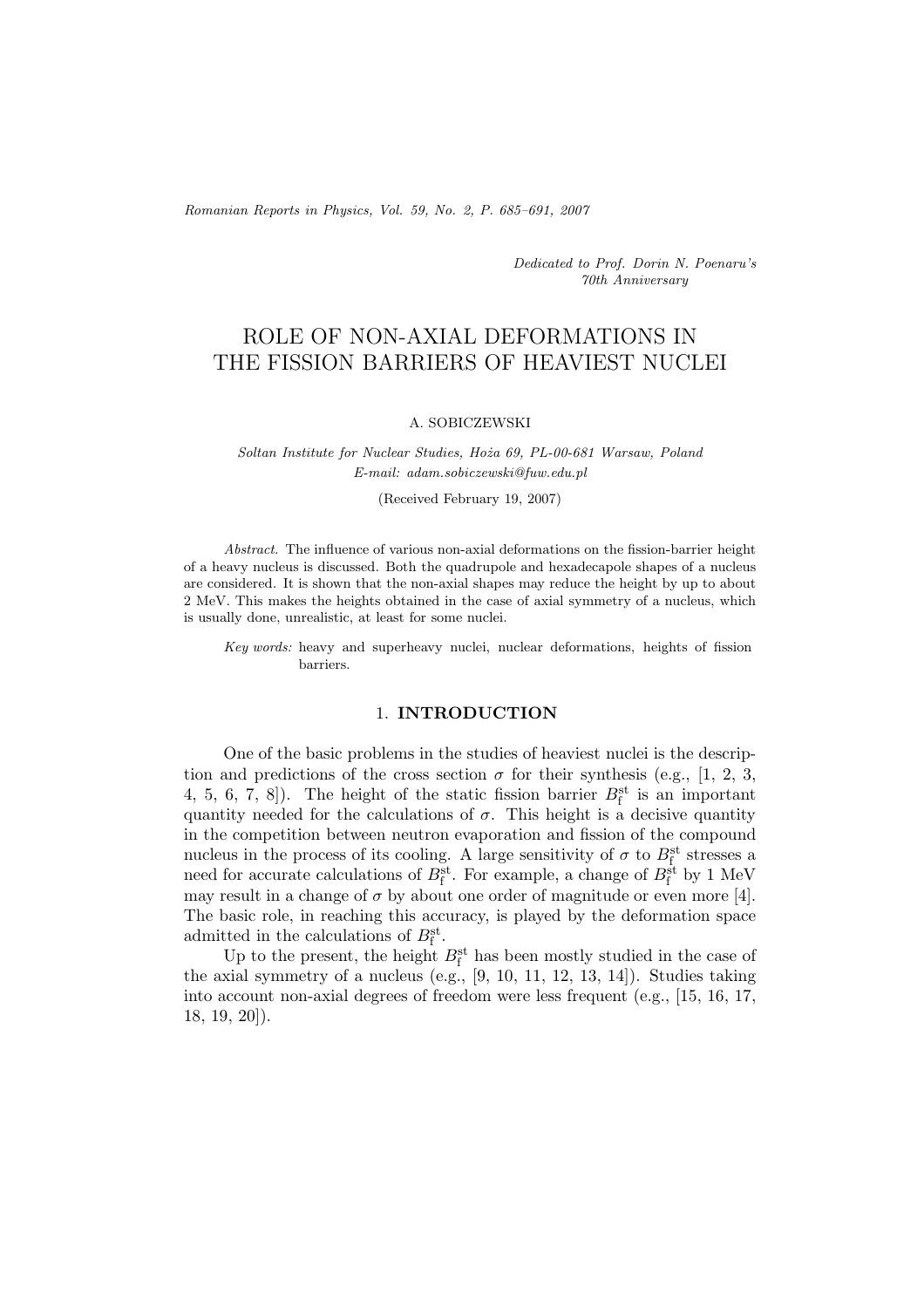686 A. Sobiczewski 2

The objective of this paper is to illustrate the role of non-axial shapes in the barrier heights  $B<sub>f</sub><sup>st</sup>$  of heaviest nuclei.

## 2. **THEORETICAL MODEL**

The potential energy of a nucleus is analyzed within a macroscopicmicroscopic approach. The Yukawa-plus-exponential model [21] is taken for the macroscopic part of the energy and the Strutinski shell correction, based on the Woods-Saxon single-particle potential, is used for its microscopic part. Details of the approach are specified in [22].

Especially important in the calculations is the deformation space admitted in them. Generally, a 10-dimensional deformation space is used in our studies. In particular, it includes the general hexadecapole space (if one assumes the reflexion symmetry of a nucleus with respect to all three planes of the intrinsic coordinate system [23]), not considered in earlier studies. The space is specified by the following expression for the nuclear radius  $R(\vartheta, \varphi)$  (in the intrinsic frame of reference) in terms of spherical harmonics  $Y_{\lambda\mu}$ :

$$
R(\vartheta, \varphi) = R_0 \Big\{ 1 + \beta_2 \Big[ \cos \gamma_2 Y_{20} + \sin \gamma_2 Y_{22}^{(+)} \Big] + \frac{1}{\sqrt{12}} \beta_4 \Big[ (\sqrt{7} \cos \delta_4 + \sqrt{5} \sin \delta_4 \cos \gamma_4) Y_{40} - \sqrt{12} \sin \delta_4 \sin \gamma_4 Y_{42}^{(+)} + (\sqrt{5} \cos \delta_4 - \sqrt{7} \sin \delta_4 \cos \gamma_4) Y_{44}^{(+)} \Big] + \beta_6 Y_{60} + \beta_8 Y_{80} + \beta_3 Y_{30} + \beta_5 Y_{50} + \beta_7 Y_{70} \Big\},
$$
(1)

where  $\gamma_2$  is the Bohr quadrupole non-axiality parameter,  $\delta_4$  and  $\gamma_4$  are the hexadecapole non-axiality parameters [23], and the dependence of  $R_0$  on the deformation parameters is determined by the volume-conservation condition. The functions  $Y_{\lambda\mu}^{(+)}$  are defined as:

$$
Y_{\lambda\mu}^{(+)} = \frac{1}{\sqrt{2}} \left[ Y_{\lambda\mu} + (-1)^{\mu} Y_{\lambda-\mu} \right], \text{ for } \mu \neq 0.
$$
 (2)

The regions of variation of the deformation parameters are

$$
\beta_{\lambda} \ge 0 \quad (\lambda = 2, 3, \dots, 8), \tag{3}
$$

$$
0^{\circ} \le \gamma_2 \le 60^{\circ},\tag{4}
$$

$$
0^{\circ} \le \delta_4 \le 180^{\circ}, \quad 0^{\circ} \le \gamma_4 \le 60^{\circ}.
$$
 (5)

In our studies, the deformation parameters  $\beta_3$ ,  $\beta_5$ ,  $\beta_7$  are only used to show that the potential energy of the studied nuclei is not influenced by the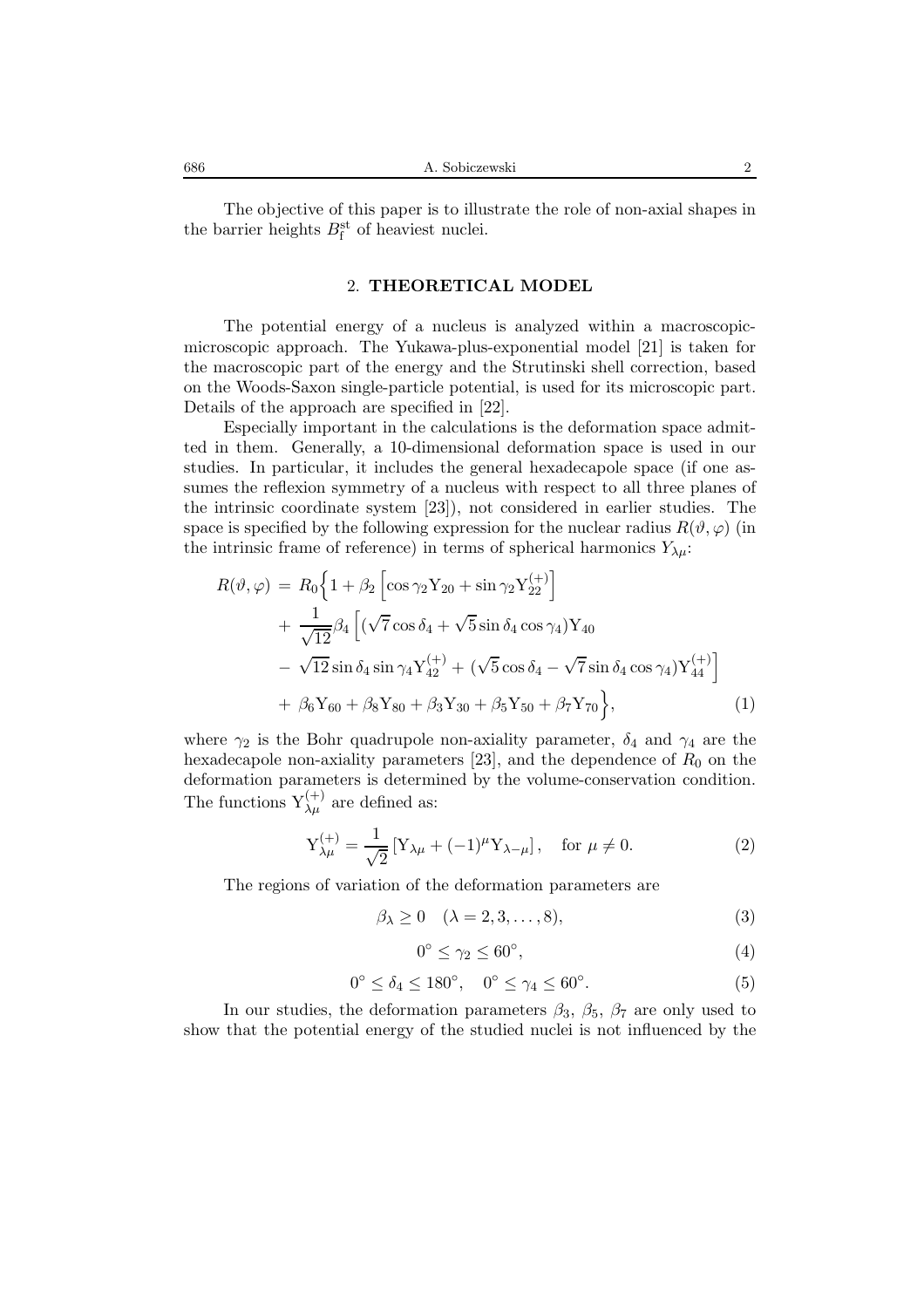reflection-asymmetric shapes at both the equilibrium and the saddle-point configurations.

Details of the calculations are given in [24].

### 3. **ILLUSTRATION OF THE RESULTS**

Figure 1, taken from [25], shows an example of the ground-state static fission barrier for the superheavy nucleus  $278112$  (this is the compound nucleus in the reaction which has lead to the discovery of the element 112 [26]). One can see that a rather high barrier is obtained for this very heavy nucleus, which is entirely created by effects of shell structure in energy of this nucleus. Without this structure (see macroscopic part of the energy,  $E_{\text{macro}}$ ), no barrier is obtained. The largest shell correction to the macroscopic part of the energy is obtained at the (deformed) equilibrium point (about 6 MeV), smaller (about 1.8 MeV) at the first, and the smallest (about 0.5 MeV) at the second saddle point. Significant shell corrections at the saddle points are worth to be noticed, as these corrections are quite often neglected in various estimates of the static fission barriers of superheavy nuclei.



Fig.  $1 -$  Static spontaneous-fission barrier calculated for the nucleus  $278112$ in the two cases: when only the macroscopic  $(E_{\text{macro}})$  and when the total  $(E_{\text{tot}})$  energy of it is considered [25].

The height of the barrier is defined as the difference between the potential energy at the highest saddle point and the ground-state energy. The latter is the potential energy at the equilibrium point, increased by the zero-point energy in the fission degree of freedom, for which 0.7 MeV is taken [27]. Thus, as a matter of fact, we are only interested in the two values of the potential energy: at the equilibrium point  $\beta_{\lambda}^0$  and at the highest saddle point  $\beta_{\lambda}^s$ . To find, however, these points, knowledge of the energy in a large deformation region is needed.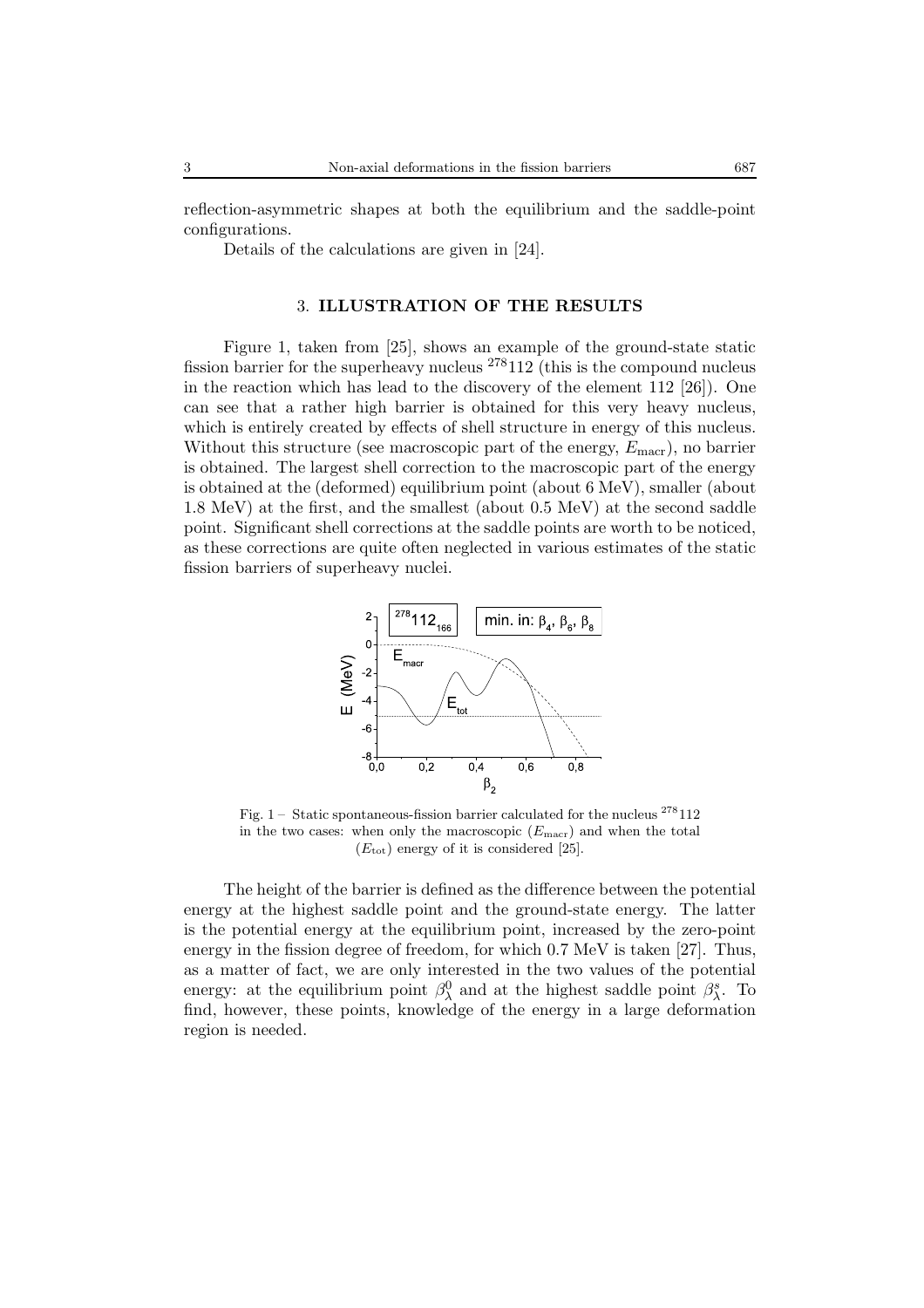688 A. Sobiczewski 4

To get some orientation in the values of the barrier heights  $B<sup>st</sup><sub>f</sub>$  of heaviest nuclei and their behavior as functions of the proton, Z, and the neutron, N, numbers, let us look at Fig. 2. The heights are calculated within two models: a macroscopic-microscopic (MM) one [10] and the extended Thomas-Fermi plus Strutinski integral (ETFSI) model [9]. One can see that quite large values of  $B<sub>f</sub><sup>st</sup>$  (about 6–8 MeV) are obtained for even so large atomic numbers as  $Z = 120$ . It is also seen that the difference between the two results is quite large (up to about 3 MeV). Also the dependencies of  $B<sub>f</sub><sup>st</sup>$  on both Z and N, obtained within the two models, are very different. This suggests a need of improvements in the approaches. Both results are obtained with the assumption of axial symmetry of the nuclei.



Fig. 2 – Static fission barriers heights  $B_f^{\text{st}}$  calculated by a macroscopic-microscopic (MM) and the ETFSI methods [25].

Effect of the quadrupole non-axial deformation  $\gamma_2$  on the barrier height  $B_{\rm f}^{\rm st}$  is illustrated in Fig. 3 [28]. The figure shows a contour map of the potential energy of the nucleus <sup>250</sup>Cf plotted as a function of  $\beta_2 \cos \gamma$  and  $\beta_2 \sin \gamma$ . The line  $\gamma=0^{\circ}$  corresponds to the axially symmetric (with respect to  $Oz$  axis) prolate shapes, and the line  $\gamma=60^\circ$  is corresponding to the axially symmetric (with respect to the Oy axis) oblate shapes of the nucleus. The line  $\gamma=30^{\circ}$ corresponds to shapes with maximal non-axiality. One can see that in the case of axial symmetry the saddle point (denoted by the symbol "+") has the energy 3.8 MeV, while non-axiality shifts the saddle to the point denoted by the symbol " $\times$ " and decreases its energy to 2.0 MeV, i.e. by 1.8 MeV. (The energy is normalized so, that its macroscopic part is zero at spherical shape of a nucleus). This means that the reduction of the saddle-point energy (and,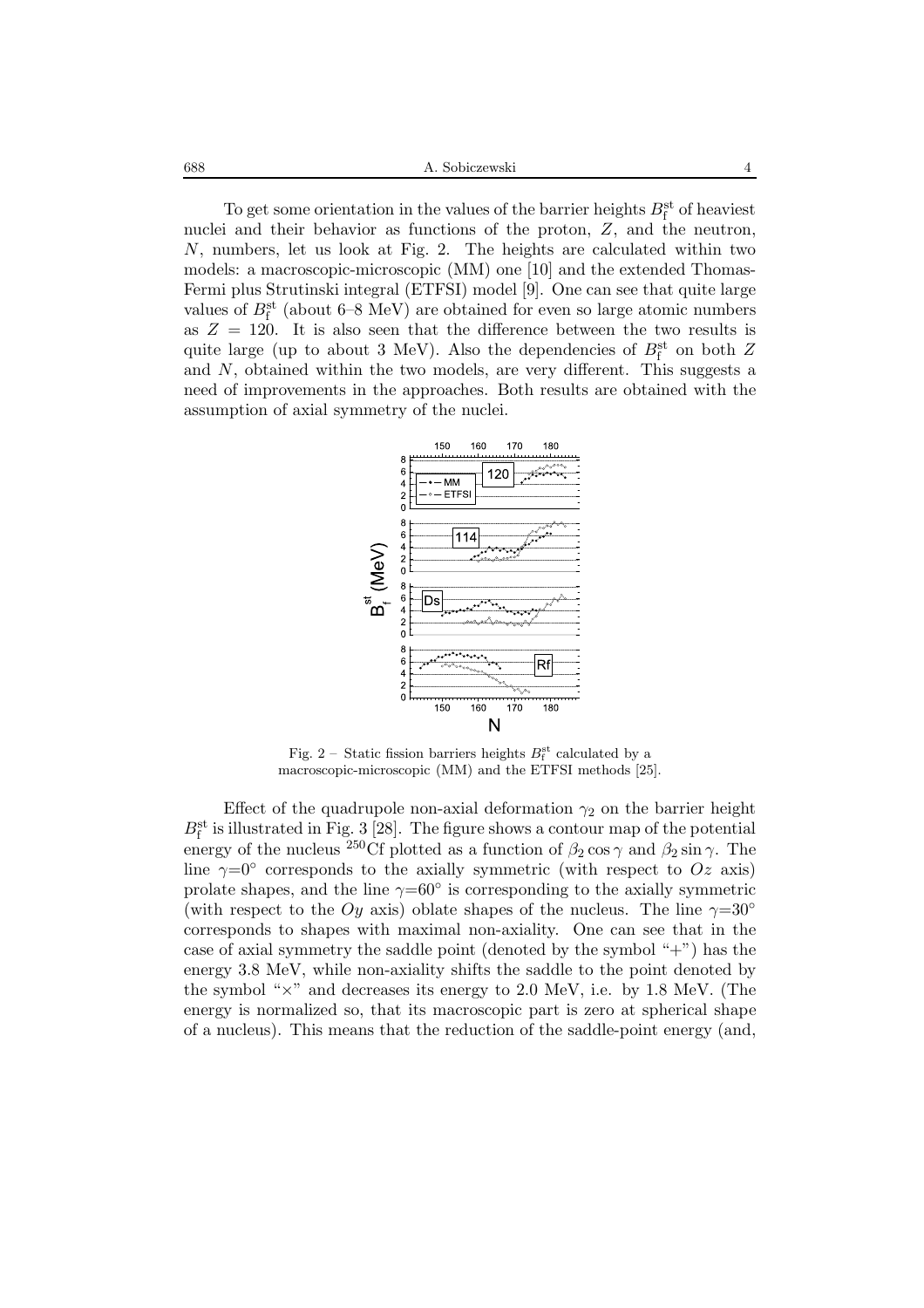thus, of the barrier height  $B_f^{\text{st}}$ ) of this nucleus by non-axiality is quite large. One can show [29] that only the inclusion of the non-axial shapes leads to the barrier height  $B_f^{\text{st}}=5.8$  MeV of the nucleus <sup>250</sup>Cf, which is close to the measured value  $B_f^{\text{st}}=5.6\pm 0.3$  MeV [30]. To obtain this, however, one needs to use in the calculations a more dimensional deformation space (which also includes the deformations  $\beta_4, \beta_6$  and  $\beta_8$  [29]) than the 2-dimensional one taken in Fig. 3.



Fig.  $3 -$  Contour map of the total potential energy calculated for the nucleus  $^{250}$ Cf. Numbers at the contour lines specify the value of the energy. Position of the saddle point is marked by the symbol  $+$ ", when the axial symmetry of the nucleus is assumed, and by the symbol " $\times$ ", when nonaxiality is taken into account. Position of the equilibrium point is denoted by the sign "∘". Numbers in parentheses give values of the energy at these points [28].

Up to the present, the hexadecapole non-axiality has been usually treated in an approximate way (e.g., [15, 16, 17, 18]). (It will be shown later that the approximation is not satisfactory). Only very recently, a general non-axial hexadecapole shapes (as specified in Eq. (1)) have been used in calculations [31]. They are described by two non-axiality parameters:  $\delta_4$  and  $\gamma_4$ . The role of the parameter  $\delta_4$  in the potential energy of the nucleus  ${}^{262}$ Sg (Z = 106) is illustrated in Fig. 4 [32]. One can see that the parameter does not influence the energy of the considered nucleus at its equilibrium point (denoted by circle in the figure), but it strongly decreases (by about 1.5 MeV) the energy at its saddle point (denoted by cross). As in the earlier descriptions of the hexadecapole non-axiality (e.g., [15, 16, 17, 18]), the value of this important parameter  $(\delta_4)$  was assumed to be constant, the descriptions could not be good.

The role of the parameter  $\gamma_4$  is illustrated in Fig. 5 [32]. It is seen that the role of this parameter is very small. In particular, it does not modify the energy at the equilibrium point or at the saddle point of the nucleus  $^{262}$ Sg, leaving, thus, the barrier height  $B<sub>f</sub><sup>st</sup>$  unchanged.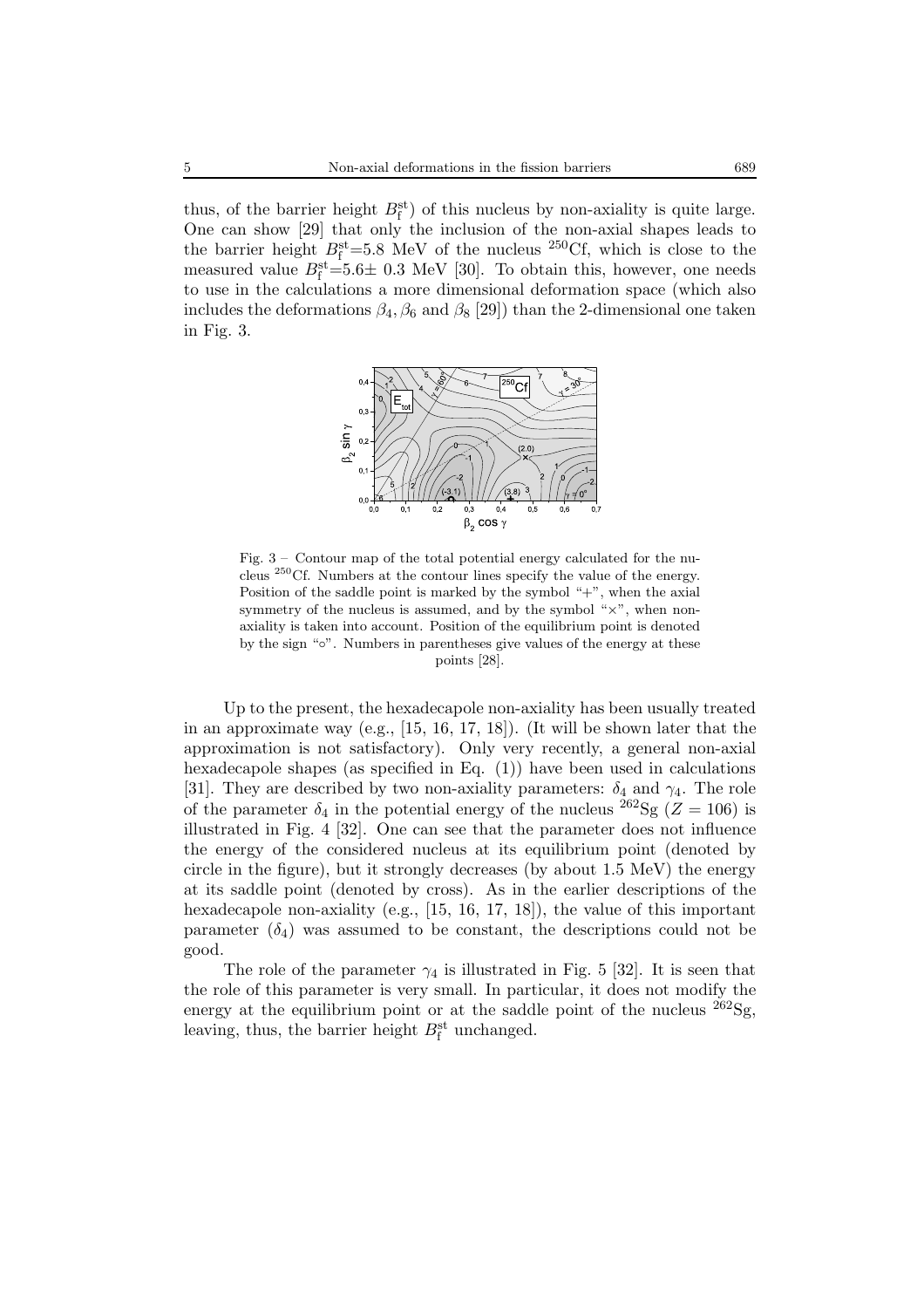

Fig. 4 – Contour map of the difference:  $E(\beta_2, \gamma_2; \beta_4^{\text{min}}, \delta_4^{\text{min}}, \gamma_4^{\text{min}})$  –  $-E(\beta_2, \gamma_2; \beta_4^{\text{min}}, \delta_4 = 0, \gamma_4^{\text{min}}),$  i.e. for the effect on energy of the hexadecapole non-axial deformation of  ${}^{262}$ Sg described by the parameter  $\delta_4$  [32].



Fig. 5 – Same as in Fig. 4, but for the difference:  $E(\beta_2, \gamma_2; \beta_4^{\text{min}},$  $\delta_4^{\min}, \gamma_4^{\min}$ ) –  $E(\beta_2, \gamma_2; \beta_4^{\min}, \delta_4^{\min}, \gamma_4 = 0)$ , i.e. for the effect on energy of the hexadecapole non-axial deformation of  $262$  Sg described by the parameter  $\gamma_4$  [32].

In conclusion, one can say that the examples of nuclei considered in this paper show the importance of non-axial deformations of a heavy nucleus. These deformations may strongly modify its potential energy, in particular the height of its fission barrier, making the result obtained in the case of axial symmetry completely unrealistic, at least for some of the nuclei.

Writing this article to the special issue devoted to the 70th Anniversary of Professor Dorin Poenaru, I would like to express my great appreciation of his very important contribution to many fields of nuclear physics, in particular to the studies of exotic decay and of  $\alpha$  decay.

*Acknowledgements.* Support by the Polish State Committee for Scientific Research (KBN), grant no. 1 P03B 042 30, and the Polish-JINR (Dubna) Cooperation Programme is gratefully acknowledged.